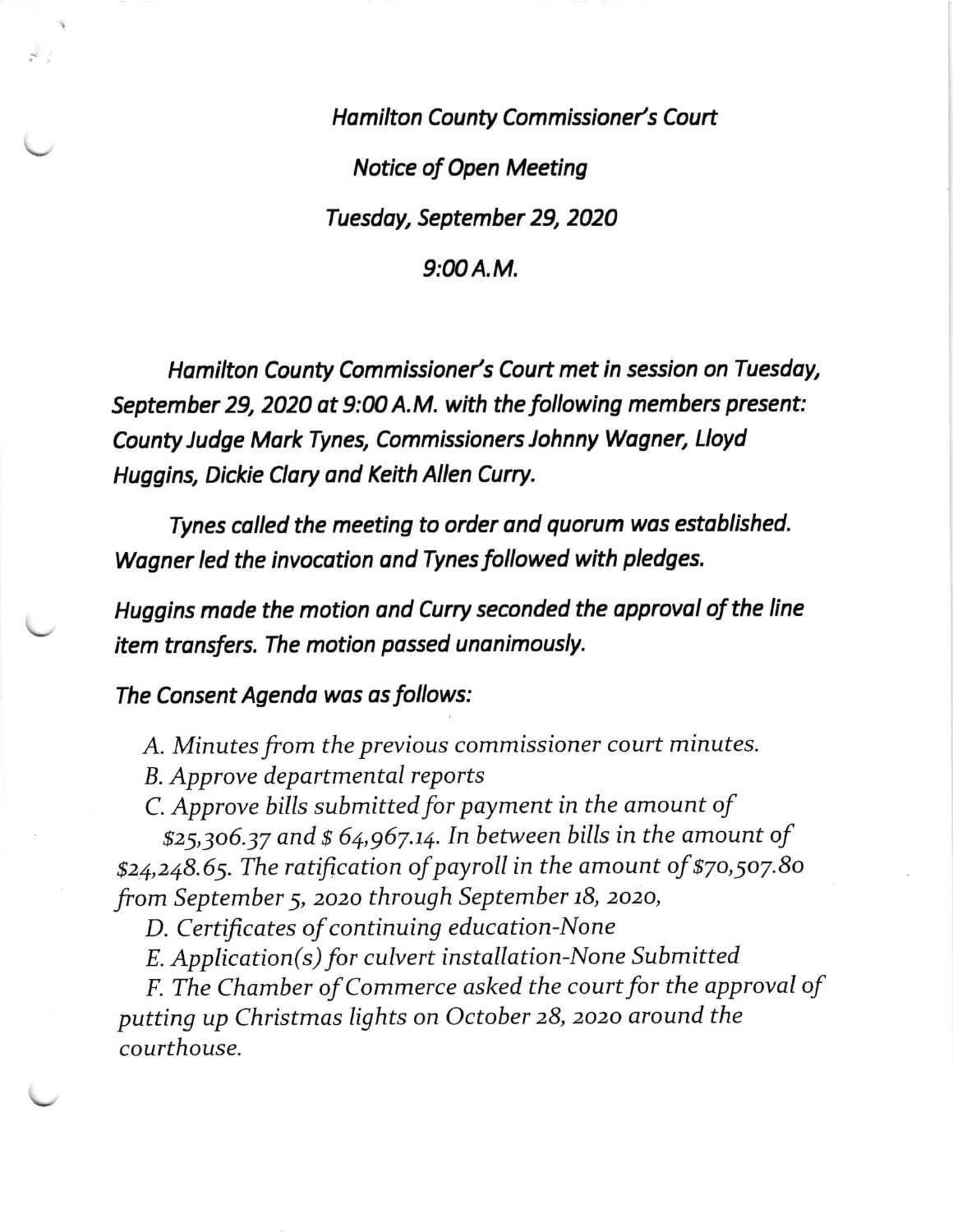Huggins made the motion and Clary seconded the approval of the consent agenda. The motion passed unanimously.

Clary thanked the County Attorney, Mark Henkes, for the recent work he has put into the county's Subdivision Policy. Discussion was made of potentiolly changing o few things to occommodote the new subdivisions that are being put in around Hamilton County.

There were no facility updates.

Tynes stated that Hamilton County's Chief Financial Advisor, Kent Reeves, had reported that the county had received \$40,000 from the Coronavirus Fund. Clary made the motion to approve and Huggins seconded. The motion carried unanimously.

Huggins spoke obout the Honey Creek hridge on CR207 thot hos hod to be closed. Huggins also stated that TXDOT said that it would be 2 years before it con be rebuik.

Wagner made the motion and Curry seconded the approval of the 2020 Holiday Schedule. The motion carried unanimously.

Tynes made the motion and Wagner seconded the approval of the Commissioner Court Meeting to continue to be the  $2^{nd}$  and  $4^{th}$  Tuesday's of each month. The motion carried unanimously.

The court went into closed session ot 9:20.